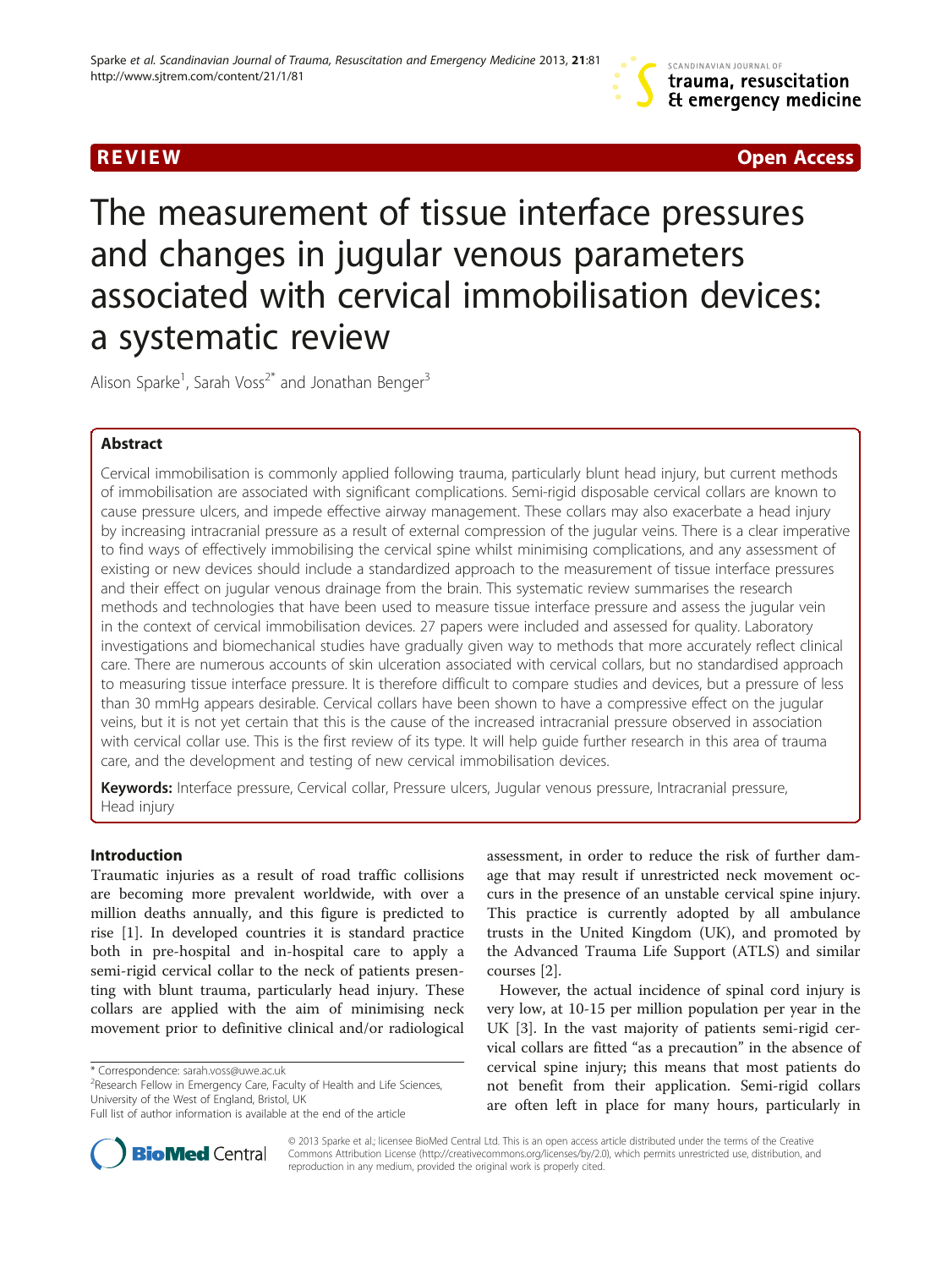unconscious patients, with on-going use on intensive care and orthopaedic or neurosurgical wards. In a healthy and non-spinally injured patient continuous contact with the collar, and the resulting tissue interface pressures, can lead to early tissue breakdown and ulceration [[4](#page-8-0)]. This is even more problematic in the presence of an actual spinal injury, due to lack of neural tone and decreased blood flow to the affected area [\[5](#page-8-0)]. As a result, the onset of ulceration and tissue breakdown is more rapid in patients where it is least desirable.

It seems likely that that the use of semi-rigid collars can exacerbate an existing traumatic brain injury [[6-8](#page-8-0)]. This potential to exacerbate a head injury appears to occur as a result of increases in intracranial pressure (ICP) associated with the application of a semi-rigid collar, but is not well understood. Existing research suggests that increases in ICP are attributable to some degree of interaction with the jugular veins [\[9,10](#page-8-0)]. However, further work is required in this area.

Since most patients to whom a semi-rigid collar is applied do not need cervical immobilisation, and with such devices known to cause clinically significant complications, new procedures and devices are clearly required [[11\]](#page-8-0). Research methods regarding cervical range of motion have recently been reviewed [\[12](#page-9-0)]; this should be taken into consideration when conducting a thorough evaluation of devices. In addition, any assessment of existing or new devices should include a standardized approach to the measurement of tissue interface pressure and the devices effect on jugular venous drainage from the brain. We therefore undertook a systematic review to summarise the evidence to date and inform further research in this area.

#### Aim

This systematic review was conducted to identify and summarise research relevant to the measurement of tissue interface pressures and assessment of the jugular veins and intracranial pressure, with reference to cervical immobilisation devices. The review has two objectives:

- a) To identify scientific methods used to measure tissue interface pressures occurring in association with cervical immobilisation devices and summarise the findings from the research;
- b) To identify scientific methods used to research the jugular vein and intracranial pressure in association with cervical immobilisation devices and summarise findings from the research.

# Methods

# Data sources and search strategy

A systematic search of international literature was conducted in AMED (Allied and Complementary Medicine),

BNI (British Nursing Index), EMBASE (biomedical and pharmacological), MEDLINE (biomedical and life sciences), and CINAHL (nursing, biomedicine and health sciences) databases. A qualified librarian assisted in planning and performing the searches. Boolean/phase mode was applied for two searches and the search strategy is shown in [Appendix 1.](#page-8-0) It was necessary to conduct a key word search as there is no MeSH term for cervical collar or orthoses. The searches were restricted to papers published in the English language and were conducted during October 2012; the last access to the database was on 31<sup>st</sup> October 2012.

# Inclusion and exclusion criteria

Scoping searches revealed that there were likely to be only a limited number of relevant randomised studies. Therefore, quasi-experimental and observational studies were eligible for inclusion. Due to the paucity of research in this area case reports and literature reviews were also included.

Articles were excluded if the primary focus of the paper was children, animals, chronic neck complaints or pressure ulcers caused by devices not designed to immobilise the cervical spine.

# Study selection

The study selection was a two stage process. Study titles and, where available, abstracts were initially screened by a single reviewer (AS) and first stage decision against the exclusion criteria was made. All relevant full-text articles were retrieved for detailed assessment by two reviewers (AS and SV) and those meeting the exclusion criteria were rejected. Studies relevant to the objectives were included in the final review.

# Quality assessment

Each paper was assessed for quality and the limitations of each study, including risk of bias, were considered. These are summarised in Tables [1](#page-2-0) and [2](#page-4-0). This area of research is currently in development and there is a lack of published research. None of the papers returned by the searches were large prospective randomised controlled trials assessing interface pressures or changes in jugular venous parameters associated with cervical immobilisation devices. Therefore, no formal risk of bias tools were used. However, it is important to fully consider the impact of any limitations to inform future investigations. For this reason all studies identified were included in the review and the various limitations of the studies are discussed in the results.

# Results

116 articles were returned from the search. 81 were excluded in the first stage of assessment and a further 7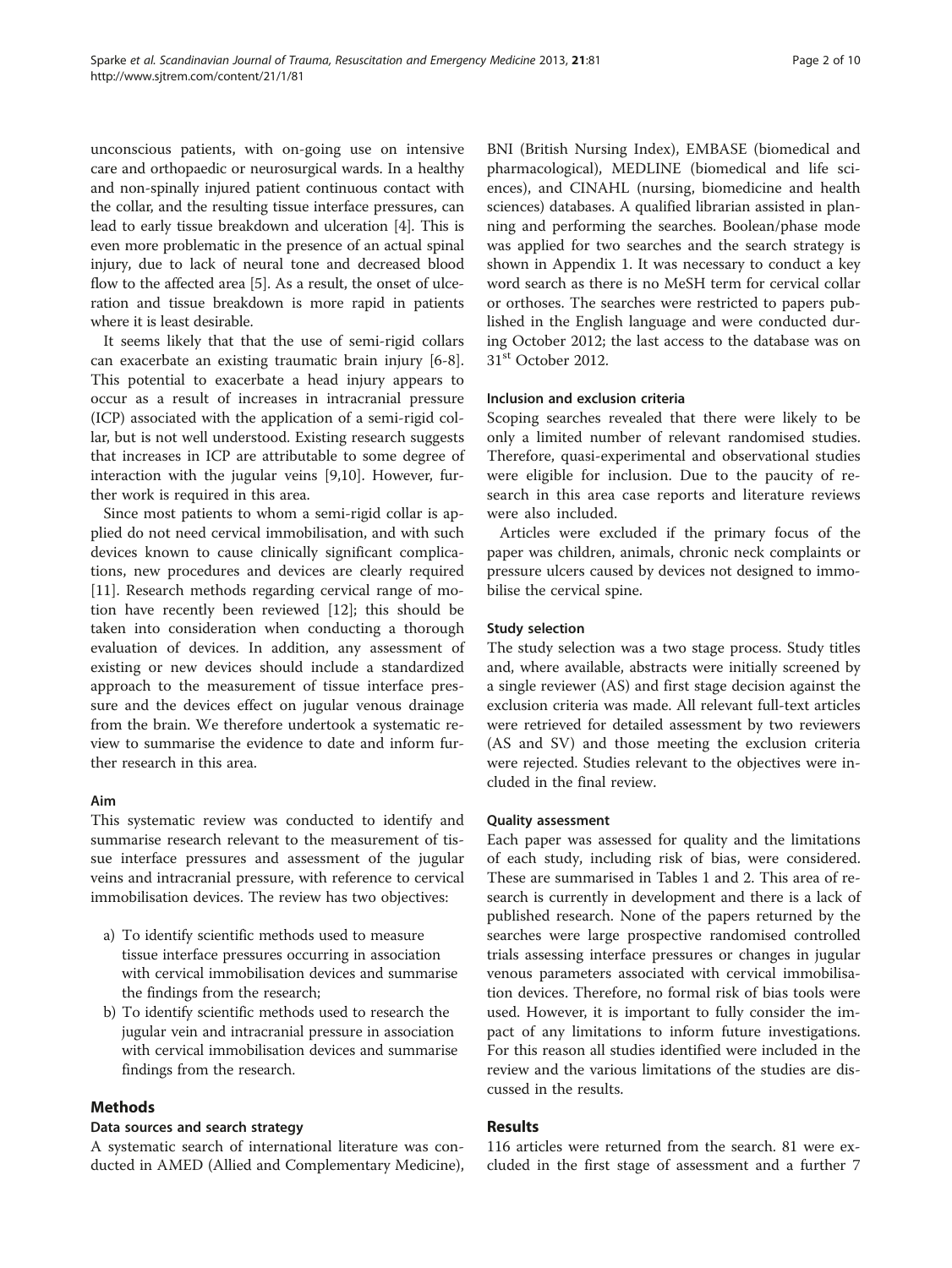# <span id="page-2-0"></span>Table 1 Reviewed articles for tissue interface pressure

| Reference                       |            | Country Article type & subjects                  | <b>Observations</b>                                                                        | <b>Key findings</b>                                                                                                                              | Weaknesses                                                                                                                           |
|---------------------------------|------------|--------------------------------------------------|--------------------------------------------------------------------------------------------|--------------------------------------------------------------------------------------------------------------------------------------------------|--------------------------------------------------------------------------------------------------------------------------------------|
|                                 |            |                                                  | <b>Measurements</b>                                                                        |                                                                                                                                                  |                                                                                                                                      |
| Jacobsen et al., 2008 [5]       | <b>USA</b> | Literature review                                | Reduction in occipital<br>pressure ulcers                                                  | Improved nursing education and a variety of<br>collars caused an reduction in occipital<br>ulcer incidence                                       | Only looked at their own<br>trauma centre                                                                                            |
| Liew et al., 1994 [13]          |            | Australia Case review: 2 patients                | Pressure ulcer development                                                                 | Ulceration is a complication of hard collar use Only looked at 2 patients                                                                        |                                                                                                                                      |
| Murphy et al., 1997 [14]        | <b>USA</b> | Case review: 1 patient                           | Pressure ulcer development                                                                 | Occipital pressure ulcers after collar use are<br>Only one patient reviewed<br>common; improved wound care/more<br>suitable collars advised      |                                                                                                                                      |
| Walker, 2012 [4]                | UK         | Retrospective analysis:                          | Pressure ulcer development                                                                 | Cervically immobilised patients have an                                                                                                          | Looked at all types of immobilisation<br>not just semi-rigid collars                                                                 |
|                                 |            | 90 patients                                      |                                                                                            | increased risk of developing pressure ulcers                                                                                                     |                                                                                                                                      |
| Powers, 1997 [20]               | <b>USA</b> | Retrospective analysis                           | Pressure ulcer development                                                                 | Improved education, more suitable collars<br>plus early collar removal protocol resulted in<br>a ulcer reduction                                 | Only looked at their own<br>trauma centre                                                                                            |
| Blaylock, 1996 [19]             | <b>USA</b> | Retrospective analysis and study:<br>20 patients | Pressure ulcer development                                                                 | Improved education on skin condition/<br>wound care and collar fitting, plus a new<br>collar design resulted in no ulcers in<br>the subjects.    | Possibility that the team were<br>conscious regarding ulcer<br>development. Small sample size and<br>only one trauma centre included |
| Molano et al., 2004 [15]        | Spain      | Retrospective study:<br>92 patients              | Pressure ulcer development                                                                 | 23.9% had ulcers; with occipital ulcers being<br>more problematic to treat                                                                       | Only looked at their own unit                                                                                                        |
| Chendrasekhar et al., 1998 [21] | <b>USA</b> | Retrospective study:<br>52 patients              | Pressure ulcer development                                                                 | Ulceration is related to duration of collar<br>wear; early collar removal advocated                                                              | Only 34 patients actually included<br>due to mortality and only 8 had<br>their collar removed earlier<br>than normal                 |
| Beavis, 1989 [17]               | UK         | Study: 10 volunteers,<br>4 collars               | Tissue Interface Pressure at chin<br>and occiput                                           | Passive and active results showed wide<br>variance, but Beavis felt that the pressure was                                                        | No consideration for the impact of<br>high interface pressure                                                                        |
|                                 |            |                                                  | $(25-172 \text{ mmHg})$                                                                    | a positive feature, being an incentive not<br>to move                                                                                            |                                                                                                                                      |
| Black et al., 1998 [22]         | <b>USA</b> | Study: 20 volunteers,<br>2 collars               | Tissue Interface Pressure at<br>occiput (39-83 mmHg) plus skin<br>temperature and humidity | No difference between the interface<br>pressures of the collars was found: felt skin<br>humidity was an important factor in<br>ulcer development | Collars were worn for up to<br>30 minutes possibly impacting on<br>pressure readings due to foam<br>compression within the collar    |
| Ferguson et al., 1993 [10]      | UK         | Study: 5 patients,<br>6 collars                  | Tissue Interface Pressure around<br>neck area (1.2-11.8 mmHg)                              | Pressures recorded depended on the<br>tightness of the collar                                                                                    | Sensor positions were possibly not<br>indicative of true pressure points;<br>tensions applied were subjective                        |
| Fisher, 1978 [16]               | <b>USA</b> | Study: 8 patients,<br>1 collar                   | Tissue Interface Pressure at chin<br>an d occiput                                          | Passive interface pressures varied with<br>collar tightness:                                                                                     | Used the same person to apply the<br>collar; 'tightness' was subjective                                                              |
|                                 |            |                                                  | $(25-105$ mmHg)                                                                            |                                                                                                                                                  |                                                                                                                                      |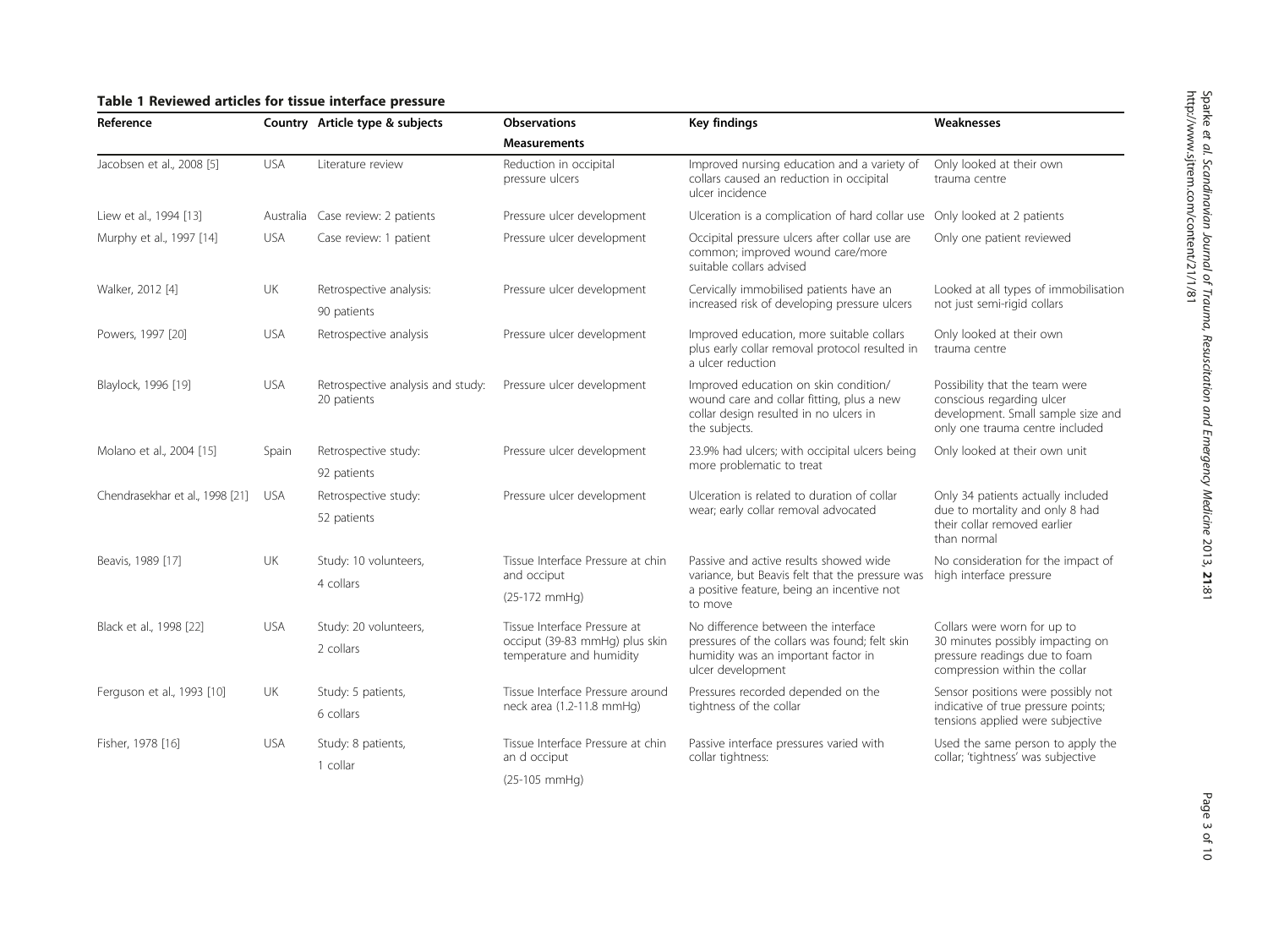# Table 1 Reviewed articles for tissue interface pressure (Continued)

| Plaisier et al., 1994 [18] | <b>USA</b> | Study: 20 volunteers,<br>4 collars | Tissue Interface Pressure at chin,<br>occiput and mandible<br>(27-57 mmHg); plus comfort | Philadelphia/Stifneck collars exceed capillary<br>closing pressure in some positions, yet<br>Newport/Miami J did not; comfort ratings<br>tallied with this                | Skin humidity temperature data<br>would have confirmed their 'skin<br>friendly' endorsement of the<br>Newport and Miami J collar             |
|----------------------------|------------|------------------------------------|------------------------------------------------------------------------------------------|---------------------------------------------------------------------------------------------------------------------------------------------------------------------------|----------------------------------------------------------------------------------------------------------------------------------------------|
| Tescher et al., 2007 [23]  | usa        | Study: 48 patients,<br>4 collars   | Tissue Interface Pressure at<br>occiput and mandible                                     | Miami J/Miami J with Occian back had lower<br>pressures recorded both seated and supine;<br>however all maximal pressures recorded<br>exceeded capillary closing pressure | Admit that interface pressure is an<br>important consideration in ulcer<br>development but admit other<br>factors may play an important part |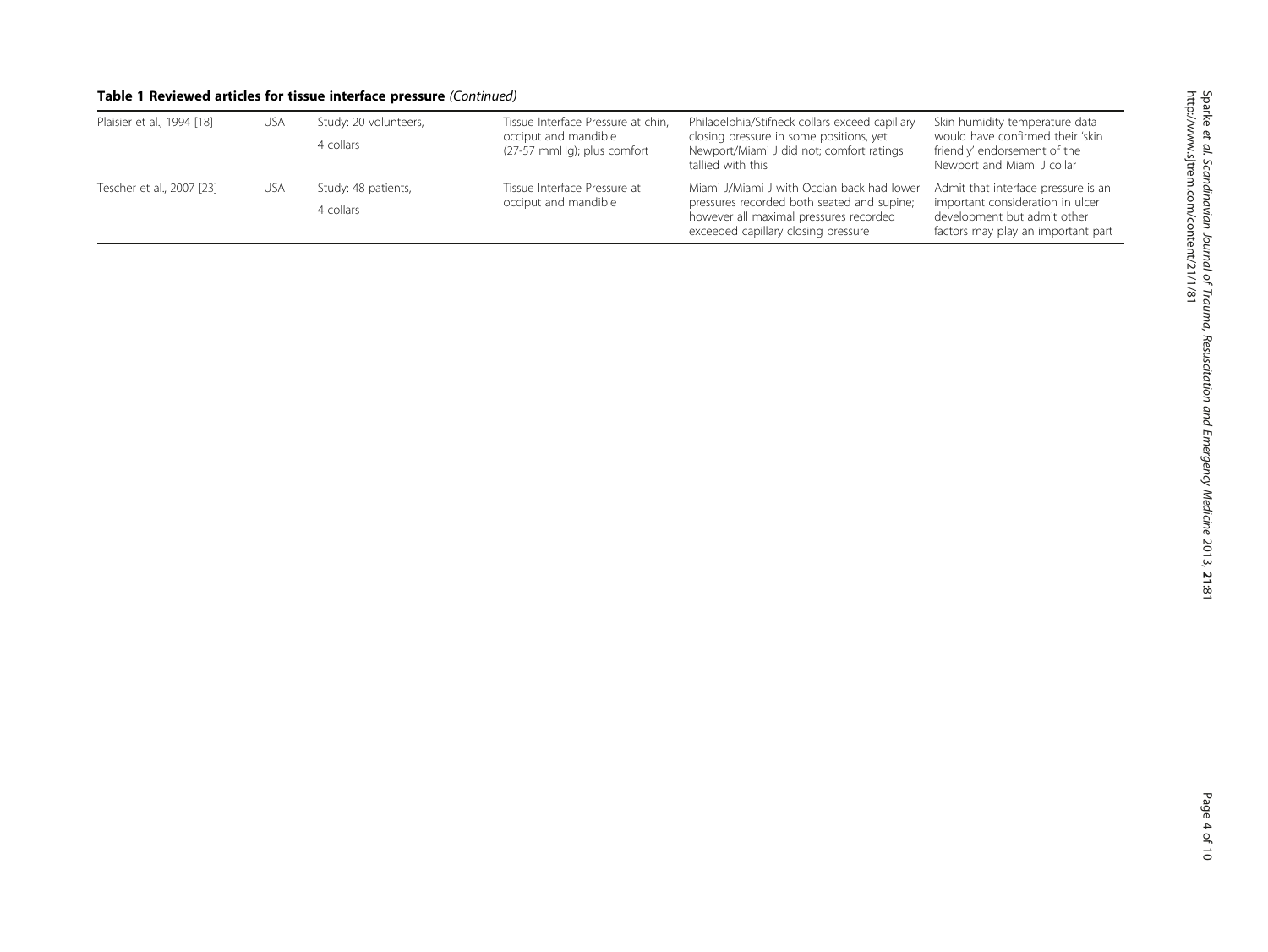| Reference                     |                | Country Article type &<br>subjects | <b>Key findings</b><br><b>Observations</b>                          |                                                                                                                                                | Weaknesses                                                                                                                                 |
|-------------------------------|----------------|------------------------------------|---------------------------------------------------------------------|------------------------------------------------------------------------------------------------------------------------------------------------|--------------------------------------------------------------------------------------------------------------------------------------------|
|                               |                |                                    | <b>Measurements</b>                                                 |                                                                                                                                                |                                                                                                                                            |
| Craig et al., 1991 [25]       | UK             | Case review:                       | Intracranial pressure and                                           | Collar use was associated with impaired venous<br>drainage and as such relates to an increase in ICP                                           | Only two patients                                                                                                                          |
|                               |                | 2 patients                         | collar use                                                          |                                                                                                                                                |                                                                                                                                            |
| Lemyze et al., 2011 [28]      | France         | Case review:                       | Level of consciousness                                              | Collar use post hanging may exacerbate cerebral<br>oedema due to compression of neck veins                                                     | Only one patient                                                                                                                           |
|                               |                | 1 patient                          |                                                                     |                                                                                                                                                |                                                                                                                                            |
| Dunham et al., 2008 [32] USA  |                | Literature Review                  | Risks with MRI and collar use                                       | Collar use is associated with a rise in ICP, and<br>secondary brain injury; early collar<br>removal advocated                                  | Evidence supports the theory but no<br>substantial proof                                                                                   |
| Ho et al., 2002 [7]           | China          | Literature Review                  | Intracranial pressure and<br>collar use                             | Collars appear to act like a tourniquet around the<br>neck, potentially exacerbating a head injury and<br>increasing ICP                       | Evidence supports the theory but no<br>substantial proof                                                                                   |
| Dunham et al., 2011 [8]       | USA            | Simulation study                   | Collar use and outcome                                              | Early collar removal is advocated for unstable/high<br>risk and stable patients with spinal injuries                                           | Simulation study only; no real proof for claims                                                                                            |
| Davies et al., 1996 [6]       | UK             | Study:<br>19 patients              | ICP before and after<br>collar application                          | Stifneck collar may cause a rise in<br>intracranial pressure.                                                                                  | Supports hypothesis for collars affecting ICP but<br>exact mechanism for rise in ICP was<br>not determined                                 |
| Hunt et al., 2001 [29]        | UK             | Study:<br>30 patients              | ICP before and after<br>collar application                          | Collars are associated with a rise in intracranial<br>pressure, potentially worse if the ICP is higher to<br>start with                        | Supports hypothesis for collars affecting ICP but<br>exact mechanism for rise in ICP was<br>not determined                                 |
| Kolb et al., 1999 [24]        | <b>USA</b>     | Study:<br>20 patients              | Cerebrospinal fluid pressure<br>before and after collar application | Cerebrospinal fluid pressure increased after collar<br>application, but no clear associated with BMI                                           | Collars were placed when the patient was inclined<br>to the side rather than supine; exact mechanism<br>for rise in ICP was not determined |
| Kuhnigk et al., 1993 [30]     | Germany Study: | 18 patients                        | Intracranial pressure and<br>collar use                             | Found no correlation between collar use and<br>increased intracranial pressure                                                                 | Baseline ICP readings were higher than in other<br>reports and as such may have had an impact on<br>the results                            |
| Mobbs et al., 2002 [9]        | Australia      | Study:<br>10 patients              | ICP before and after<br>collar application                          | Intracranial pressure was higher following the<br>application of a collar                                                                      | Supports hypothesis for collars affecting ICP but<br>exact mechanism for rise in ICP was<br>not determined                                 |
| Stone et al., 2010 [31]       | <b>USA</b>     | Study:<br>42 volunteers            | Jugular vein dimensions before<br>and after collar application      | Collar application associated with alteration to<br>jugular vein diameter indicative of<br>venous obstruction                                  | Supports hypothesis for collars affecting ICP but<br>no mechanism was determined as actual ICP was<br>not measured                         |
| Porter et al., 1999 [27]      | UK             | Study:<br>9 patients               | ICP before and after<br>collar application                          | All patients showed a rise in ICP following<br>collar application                                                                              | Supports hypothesis for collars affecting ICP but<br>no mechanism was determined                                                           |
| Ferguson et al., 1993 [10] UK |                | Study:<br>5 patients               | Tissue Interface Pressure around<br>neck area                       | Normal jugular venous pressure when supine was 2-<br>7 mmHg, concluded pressures exerted on the neck<br>over this will cause a 'back pressure' | Supposition rather than fact with the relationship<br>of collar use to increased ICP                                                       |
| Raphael et al., 1994 [26]     | UK             | Study:<br>9 patients               | Cerebrospinal fluid pressure<br>before and after collar application | 7/9 experienced raised cerebrospinal fluid pressure<br>following collar application                                                            | Supports hypothesis for collars affecting ICP but<br>no mechanism was determined                                                           |

#### <span id="page-4-0"></span>Table 2 Reviewed articles for jugular vein dimension and intracranial pressure (ICP)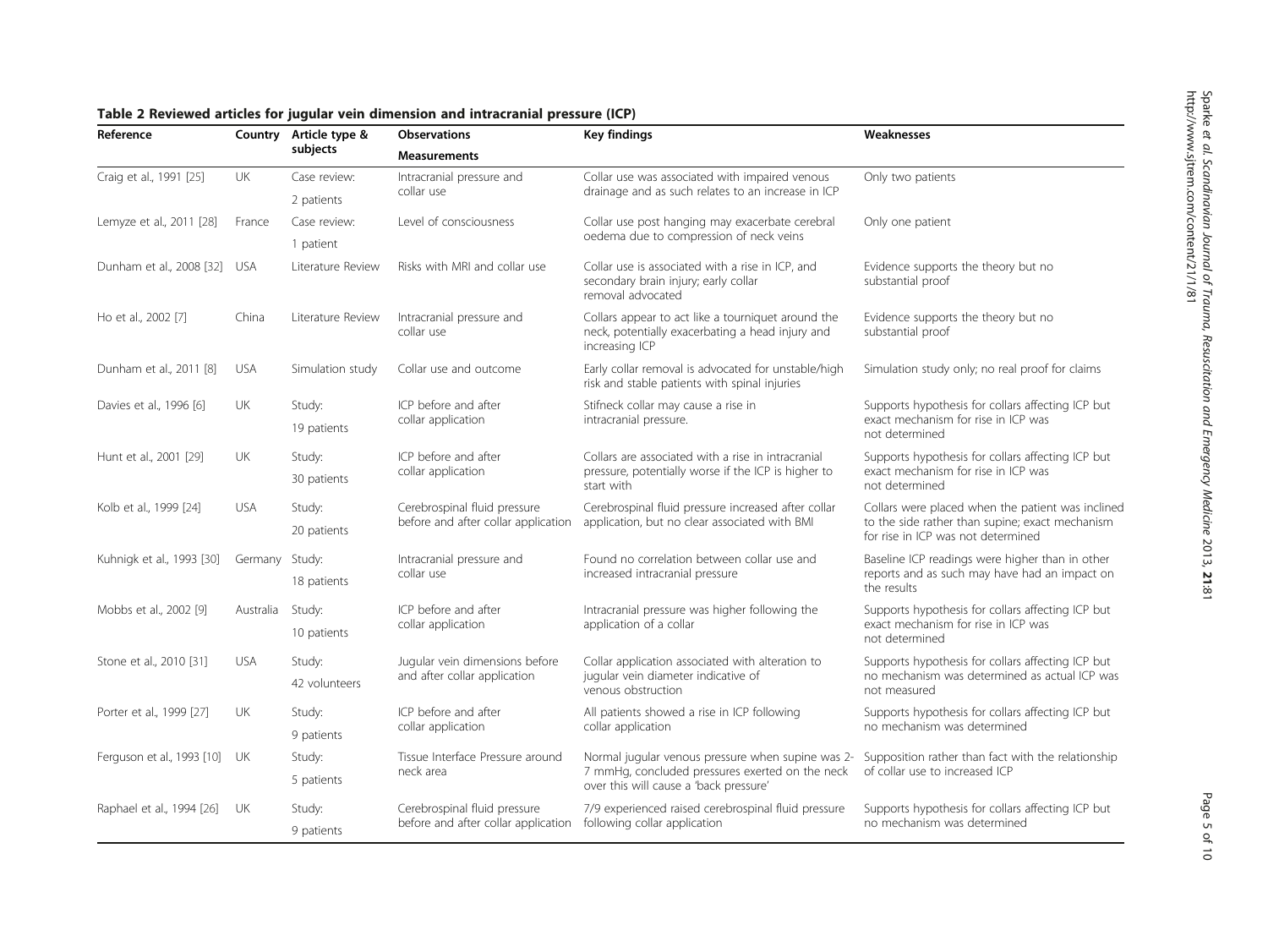during the second stage. 27 papers were included in the review.

Information was extracted from each study on tissue interface pressures (14 papers included [[4,5,10,](#page-8-0)[13-23](#page-9-0)]) and jugular venous measurements (14 papers included [[6-10](#page-8-0)[,24](#page-9-0)-[32\]](#page-9-0)) in association with cervical immobilisation devices (Figure 1). One paper [\[10](#page-8-0)] was included in both searches.

# Research and scientific methods to measure tissue interface pressures

There have been a number of observational, retrospective studies to document cases of skin breakdown and ulceration resulting from semi-rigid cervical collars. The 14 papers included in this section of the review are summarised in Table [1.](#page-2-0)

In 1994 Liew et al carried out a case review of two multi-trauma patients [[13\]](#page-9-0), noting that they had developed significant occipital pressure ulceration as a result of cervical collar use, whilst Murphy, in 1997 [\[14](#page-9-0)], was the first to note that 'development of occipital pressure ulcers under cervical collars is a common problem' (Pg. 60). Molano et al also identified pressure sores as a complication of collar use following a review of patients admitted with an acute cervical spine injury [[15](#page-9-0)]. Pressure sores

developed most frequently at occipital, chin and suprascapular zones; with occipital injuries the most severe.

Jacobsen et al determined that whilst only 1% of all occipital pressure ulcers are attributable to the use of a rigid cervical collar [[5\]](#page-8-0), the incidence of hospital acquired pressure ulcer ranges from 23.9% to 44%. They also noted that collar-related pressure ulcers may develop at various locations on the body; but occipital pressure ulcers are the most serious because there is very little subcutaneous tissue over the bone, confirming the work of Molano et al [[15](#page-9-0)]. Jacobsen et al also drew attention to cases where the application of cervical collars exerted a pressure greater than the capillary closing pressure, thus restricting blood flow to contact areas, exacerbating the problem. A retrospective case review by Walker identified immobilised patients as being at greatest risk of pressure ulceration exacerbated by immobilisation devices [[4\]](#page-8-0). This resulted in prolonged recovery times and additional healthcare dependence. He recommended that practitioners be aware of the high risk of pressure ulcer development in patients with a cervical orthosis, especially if they are not able to relieve the pressure or verbalise discomfort. Walker also considered the factors that affect development of pressure ulcers in the spinally injured immobilised patient, such as reduced

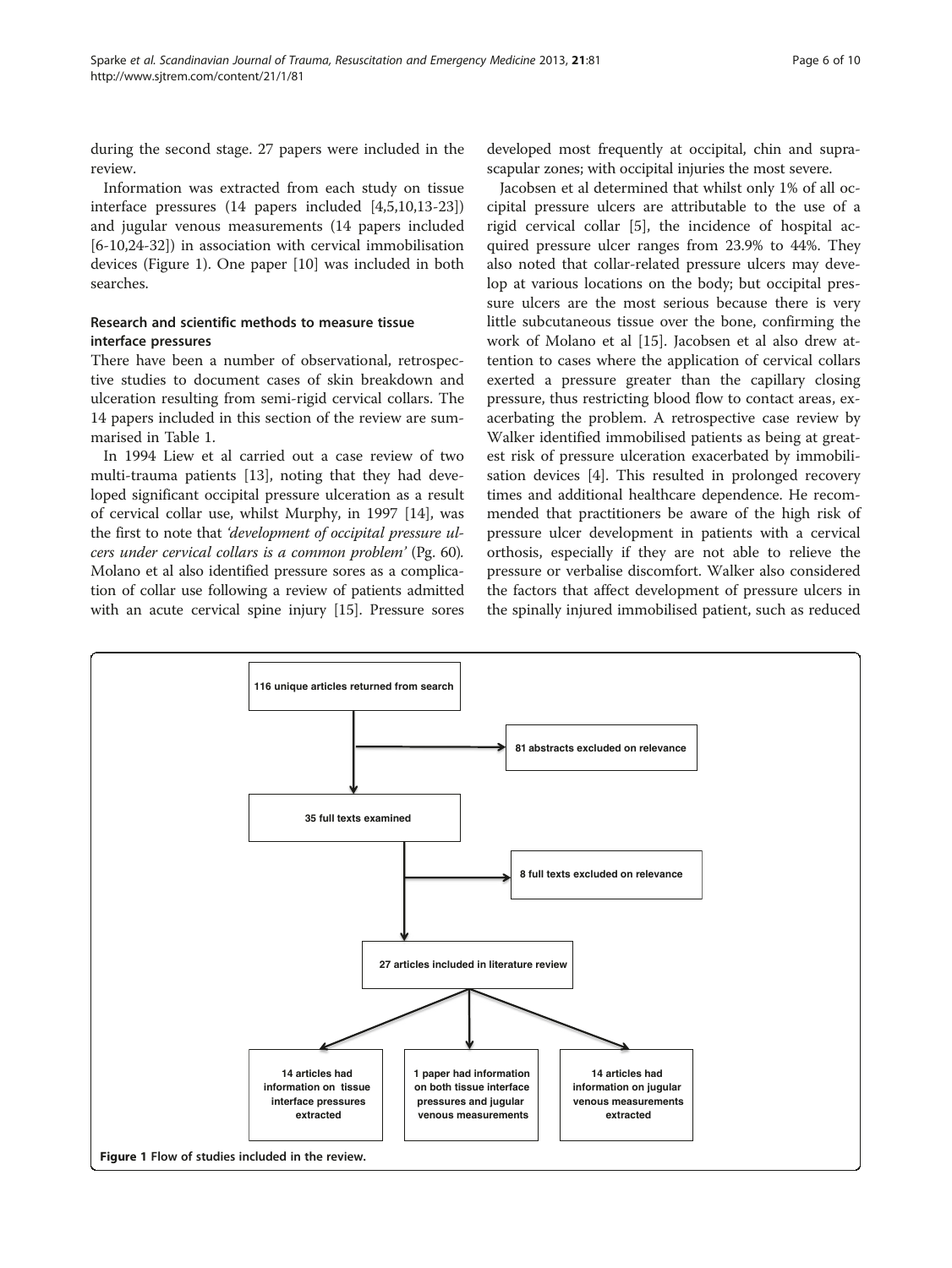mobility, use of immobilisation devices, malnutrition and hypoperfusion.

Following the observation that skin breakdown and ulceration are common after the application of a cervical collar, the next logical step became measurement of the tissue interface pressures that occur.

Fisher observed that the resting tissue interface pressure (TIP) exerted by a sternal occipital mandibular immobilisation (SOMI) orthosis depended on how tight the orthosis was fitted (pressures of between 25 and 105 mmHg were recorded) [[16\]](#page-9-0). However, when Beavis [[17](#page-9-0)] and Ferguson et al [[10](#page-8-0)] investigated TIP using pneumatic pressure sensors placed on the necks of volunteers, they obtained varied results. Ferguson et al recorded mean TIPs of between 0.3 and 11.8 mmHg from passive supine participants, whilst Beavis recorded TIPs of between 55 and 150 mmHg for active movements of flexion and extension with seated participants. The findings from these studies indicate that there is considerable variation in TIP measurements depending on the testing conditions and subject movement, with a lack of standardization in the testing protocols used.

Plaisier et al carried out a study comparing four cervical collars (Stifneck®, Miami J, Philadelphia and Newport) [[18](#page-9-0)]. Tissue interface pressures were measured using electro-pneumatic sensors at the chin, occiput and mandible, and opinions on comfort noted. All collars were tested on healthy volunteers in both a seated and supine position (adopting features from the work of Beavis and Ferguson et al). TIP exerted by the Stifneck® collar was noted to exceed capillary closing pressure (CCP); this also applied to the Philadelphia collar, particularly when wearers were supine. The Miami J and Newport exerted a TIP well below CCP. Newport and Miami J devices were therefore perceived as 'skin friendly', due to comfort and low TIP readings, with the conclusion that they may reduce the incidence of soft tissue complications and improve patient compliance.

Blaylock conducted a retrospective analysis of pressure ulcer development as well as a clinical trial of a new collar in 20 patients [[19\]](#page-9-0). The recommended outcomes were for improved skin care, education on proper collar fitting and choice of collar, as well as implementing the new collar for trauma patients. A multidisciplinary approach to reducing complications associated with collar use was also adopted by Powers [[20\]](#page-9-0). By improving nursing care, using a different type of collar and developing a new protocol for cervical spine clearance, Powers was able to eliminate the incidence of pressure ulcers related to collar use from his department. A key outcome from this work was that patients were wearing collars for a much shorter period of time. A recommendation for early collar removal was also the conclusion of a study by Chendrasekhar et al [[21](#page-9-0)]. They examined patients with

severe closed head injury; 13 (34%) developed occipital pressure sores related to cervical collar use, whilst those who underwent early collar removal did not.

Black et al evaluated skin breakdown in healthy volunteers with two collars (Aspen and Philadelphia). They measured occipital pressure using the Talley digital skin pressure evaluator, Model SD500 (Talley Group Ltd, England); as well as skin temperature and humidity [\[22](#page-9-0)]. Pressure and skin temperature were comparable between the collars, but skin humidity increased with the Philadelphia collar, increasing the risk of pressure ulcer development. Tescher et al carried out a similar study looking at the TIP exerted by four cervical collars (Miami J, Aspen, Philadelphia and Miami J) [[23](#page-9-0)]. Interface pressures were measured at the occiput and the anterior mandible using the XSensor X2 (XSENSOR Technology Corporation, Canada) system of capacitance pressuresensing transducers, in both a seated and supine position, similar to Plaisier. They showed that the TIP exerted by the collar at the mandible varied greatly (between 22.08 and 70.89 mmHg); but more significantly they noted capillary closing pressure was only 32 mmHg. As the TIP sites were different it is difficult to compare these results to other studies, however Tescher does confirm Black's theory that moisture may impact on pressure sore development. Tescher also identified a number of other important factors that influence TIP. These include BMI, fluid retention due to the traumatic inflammatory response, poorly fitting collars and shear forces exerted on the skin.

# Research and scientific methods to assess the jugular vein and intracranial pressure

There has been a limited amount of work to assess the jugular vein and its relationship to intracranial pressure (ICP) when a cervical collar is applied. The link between the use of rigid cervical collars and an increase in intracranial pressure (especially in head injured patients) is widely considered as fact, yet the exact aetiology is unknown. The 14 papers included in this section of the review are summarised in Table [2.](#page-4-0)

A number of studies have postulated a venous tourniquet effect from a rigid cervical collar, with an impact on intracranial pressure [[10,](#page-8-0)[24\]](#page-9-0). This has been supported by research demonstrating that ICP increases when a cervical collar is applied, and then gradually declines on removal. The most obvious explanation is an increase in intracranial blood volume due to pressure on the neck impairing venous drainage [\[6](#page-8-0)[,25](#page-9-0)-[28\]](#page-9-0).

Hunt et al [\[29\]](#page-9-0) examined the effect of cervical collars on patients with a traumatic brain injury. Results showed a rise in baseline intracranial pressure when collars were applied. There were no other changes to cardiorespiratory parameters; therefore venous compression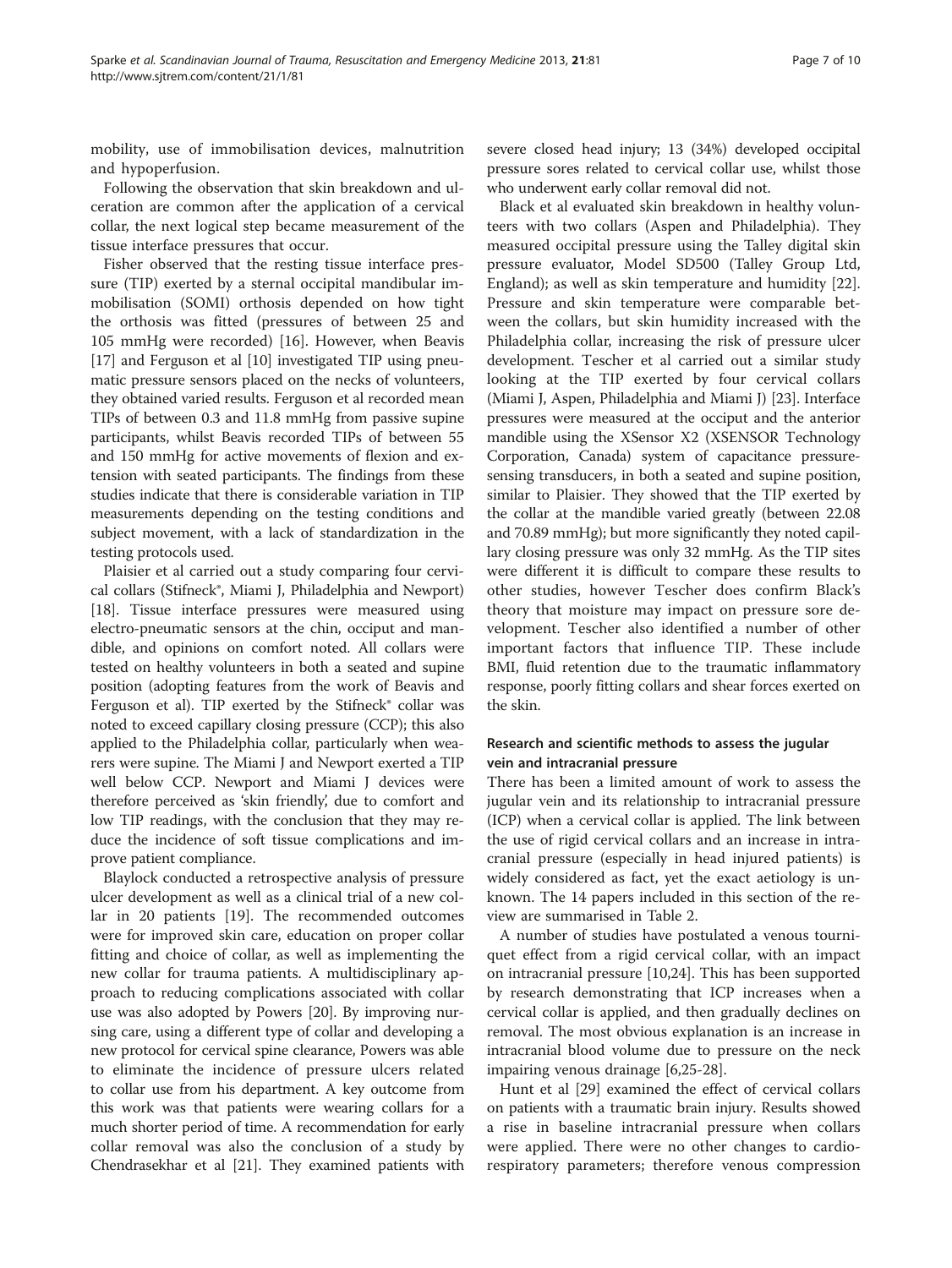in the neck was considered to be the likely cause of the observed effect. Moreover, they showed that the most significant increases in intracranial pressure were in patients with a higher baseline to start with, suggesting that this effect of cervical collars is more pronounced in patients with a greater risk of neurological deterioration. These findings were confirmed by Mobbs et al who concluded that early assessment of the cervical spine in a head injured patient is essential [[9](#page-8-0)]. They also postulated that obstruction of venous drainage and the potential for the collar to cause a painful stimulus may both impact on ICP. However, they were unable to determine the exact reason for the observed increase in ICP.

Kuhnigk et al measured ICP in 18 severely head injured patients before and after placement of a collar [[30\]](#page-9-0), but did not find a significant change in ICP following collar application. They therefore concluded that the risk of increasing ICP in a head injured patient was low. These findings contradict the other papers reviewed, and are unexplained. However, the work was carried out in patients with a higher baseline ICP than the other studies, and this may have been a factor.

Stone et al were the first to actually assess the effect of a cervical collar on the dimensions of the internal jugular veins, using ultrasound examination [\[31](#page-9-0)]. In healthy volunteers, they were able to show an increase in crosssectional area following the application of a cervical collar, supporting the hypothesis that collars create venous obstruction in the neck. It seems likely that this obstruction contributes to an increase in intracranial pressure, but this could not be confirmed because the measurement of ICP is invasive, and therefore not suitable for volunteer studies.

A literature review by Ho et al noted that between 25% and 75% of all traumatic cervical spine injuries are unstable, and therefore recommended cervical stabilisation [[7\]](#page-8-0). However, they hypothesised that a cervical collar may act as a tourniquet around a patient's neck, mirroring Ferguson's concerns. They therefore recommended rapid clearance of the cervical spine in trauma patients to reduce the risk of raised intracranial pressure. Prolonged collar use was also the focus of a literature review by Dunham et al [[32\]](#page-9-0). The risk of raised ICP due to collar use was found to be 35.8% in unstable patients, and they also noted that a cervical collar was associated with increased intracranial pressure in patients without head injury. In a later simulation study, Dunham et al showed that early collar removal was associated with more favourable outcomes in both unstable and stable cervical spine injured patients [\[8](#page-8-0)].

#### **Discussion**

This systematic review has identified relatively few studies that assess the impact of a semi-rigid cervical collar

on tissue interface pressures or jugular venous drainage from the brain. Those that have been done tend to use small samples of volunteers with variable methodologies and testing protocols, which makes comparison between papers difficult.

The evidence that is available demonstrates an important causal relationship between the use of semi-rigid cervical collars and the development of pressure ulcers, as a result of the skin pressure exerted at key tissue interfaces. A number of retrospective studies have linked cervical collars to the development of pressure ulcers, but few have actually determined the TIP exerted by various immobilisation devices. For those that do record TIP the results vary widely, ranging from 0.3 mmHg to 150 mmHg, and this makes it difficult to draw any clear conclusions or compare different devices. Much of the variation is likely to be due to differences in test conditions (e.g. seated versus supine) and the technical characteristics of the devices used to measure TIP, as well as actual differences between the immobilisation devices under test. Future research in this area would benefit from the development and implementation of standardised TIP measurement techniques and protocols.

With respect to jugular vein assessment, we found a number of studies demonstrating an association between the use of semi-rigid cervical collars and increased intracranial pressure (ICP), though this was not universal. There is, however, very little research to determine the underlying cause. It seems likely that existing cervical collars have a tendency to obstruct jugular venous drainage, by acting as a tourniquet around the neck, but although it has been shown that collars have an effect on the dimensions of the internal jugular vein [[30\]](#page-9-0), a causal link to increased ICP has yet to be demonstrated. Other factors, such as discomfort or pain associated with collar use, may also be important, and further work is required in this area.

# Conclusions

There were some limitations to this review. The first stage of the selection process was carried out by a single reviewer; however the exclusion criteria were clearly defined and this is unlikely to have influenced the end result. In addition, it was not possible to use a formal tool to assess risk of bias; thus the papers discussed in the results are of varying validity. Nonetheless, in light of the global use of cervical immobilization devices in daily practice, these findings indicate that further scientific scrutiny of the complications described is warranted.

Tissue interface pressure (TIP) is an important factor in the use of cervical immobilisation devices, and to prevent the development of skin ulcers the early removal of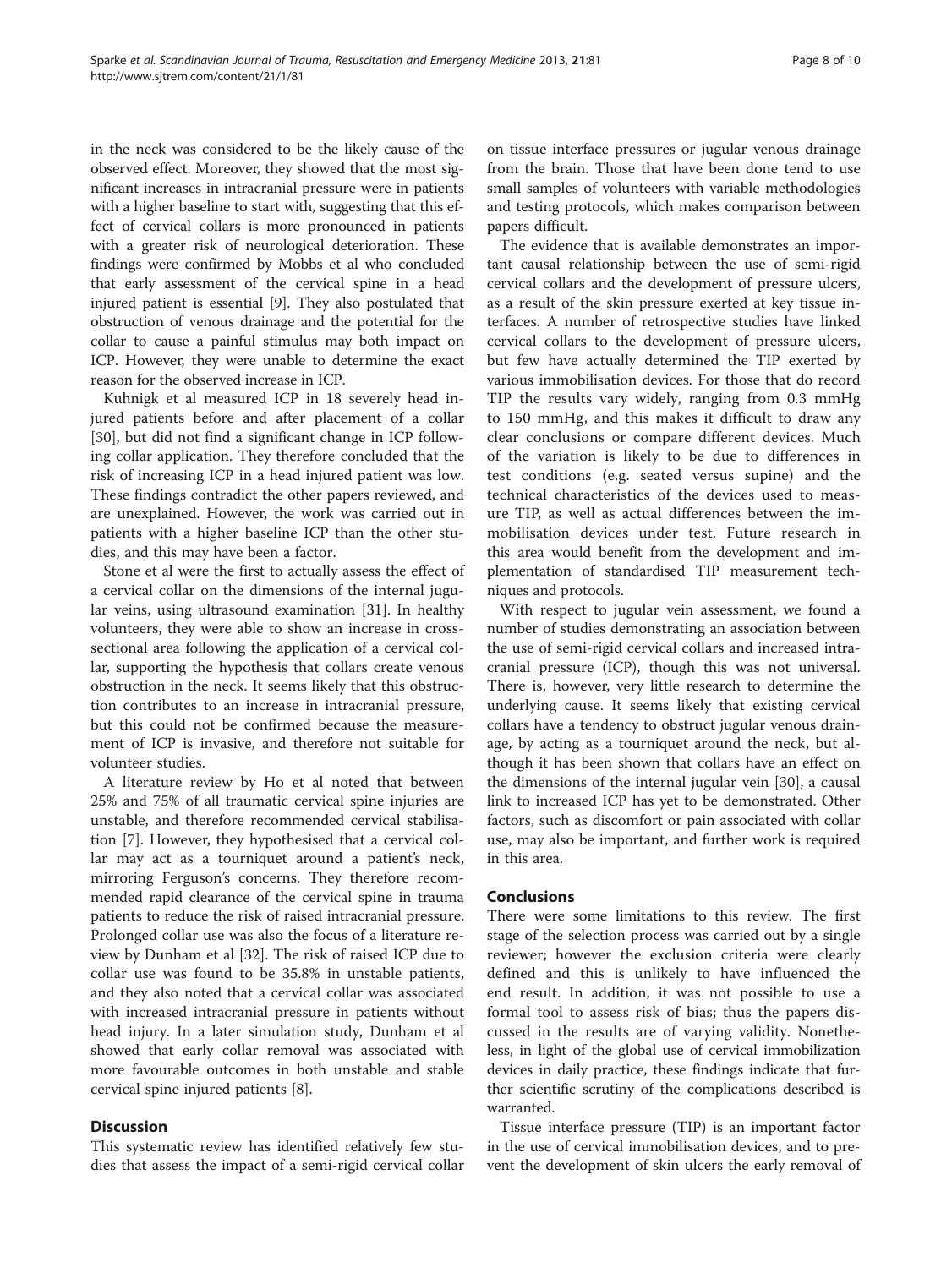<span id="page-8-0"></span>a collar is recommended. However, this is not always possible, and where cervical immobilisation is required for a prolonged period of time measures should be taken to reduce the pressure exerted by a collar or similar device. There is no standardised approach to measuring TIP, making it difficult to compare studies and cervical immobilisation devices; however it is reasonable to aim

for TIPs of less than 30 mmHg, since this approximates to the capillary closing pressure. The relationship between cervical collars, the jugular vein and intracranial pressure (ICP) requires further re-

search. Evidence to date demonstrates a strong relationship between cervical collars and altered jugular vein dimensions. This is likely to be the cause of the raised ICP associated with collar application, but has yet to be confirmed experimentally. Research that simultaneously assesses the jugular vein and ICP is therefore required.

New approaches to cervical immobilisation, which avoid these common complications of the collars currently in use, would be welcome.

# Appendix 1

Search One (tissue interface pressures):

- 1. cervical collar
- 2. cervical orthos\*
- 3. hard cervical collar
- 4. collar
- 5. #1 OR #2 OR #3 OR #4
- 6. craniofacial
- 7. occip\*
- 8. scalp
- 9. chin
- 10. mand\*
- 11. #6 OR #7 OR #8 OR #9 0R #10
- 12. contact
- 13. interface
- 14. tissue interface pressure
- 15. pressure
- 16. ulcer
- 17. pressure ulcer
- 18. #12 OR #13 OR #14 OR #15 OR #16 OR #17
- 19. 5 AND 11 AND 19

Search Two (jugular veins and intracranial pressure):

- 1. cervical collar
- 2. cervical orthos\*
- 3. hard cervical collar
- 4. collar
- 5. #1 OR #2 OR #3 OR #4
- 6. jugular vein
- 7. jugular pressure
- 8. jugular vein diameter
- 9. jugular vein measurements
- 10. head injury
- 11. neck veins
- 12. intracranial pressure
- 13. #6 OR #7 OR #8 OR #9 0R #10 OR #11 or #12 14. 5 AND 13

#### Competing interests

The authors declare that they have no competing interests.

#### Authors' contributions

AS and SV conducted the review and drafted the manuscript. JB supervised the work, editing the manuscript and providing the clinical context. All authors edited and approved the final manuscript.

#### Acknowledgements

The authors would like to thank Pauline Shaw (Assistant Librarian) for advice on the search strategy and providing access to papers.

The research team wishes to acknowledge, and thank, all of the ambulance service, fire and rescue service and public volunteers who participated in this research. We are also grateful to Great Western Ambulance Service (now South Western Ambulance Service NHS Foundation Trust) for facilitating and supporting the work.

#### Funding

This research was funded by the National Institute for Health Research Invention for Innovation (i4i) Programme. The views expressed in this report are those of the authors and do not necessarily represent those of the National Institute for Health Research.

#### Author details

<sup>1</sup> Research Paramedic, Great Western Ambulance Service NHS Trust, Bristol UK. <sup>2</sup>Research Fellow in Emergency Care, Faculty of Health and Life Sciences University of the West of England, Bristol, UK. <sup>3</sup> Professor of Emergency Care Faculty of Health and Life Sciences, University of the West of England, Bristol, UK.

#### Received: 10 June 2013 Accepted: 20 November 2013 Published: 3 December 2013

#### References

- 1. World Health Organisation: Saving Millions of lives: decade of action for road safety 2011-2020. Geneva: WHO; 2011. [http://www.who.int/violence\\_injury\\_prevention/](http://www.who.int/violence_injury_prevention/publications/road_traffic/saving_millions_lives_en.pdf) [publications/road\\_traffic/saving\\_millions\\_lives\\_en.pdf.](http://www.who.int/violence_injury_prevention/publications/road_traffic/saving_millions_lives_en.pdf)
- 2. American College of Surgeons Committee on Trauma: Advanced Trauma Life Support. 9th edition. Chicago: American College of Surgeons; 2012.
- 3. el Masri WS: Management of Traumatic Spinal Cord injuries: current standards of care revisited. Adv Clin Neurosci Rehabil 2010, 10:37–40.
- 4. Walker J: Pressure ulcers in cervical spine immobilisation: a retrospective analysis. J Wound Care 2012, 21:323–326.
- 5. Jacobson TM, Tescher AN, Miers AG, Downer L: Improving practice: efforts to reduce occipital pressure ulcers. J Nurs Care Qual 2008, 23:283-288.
- 6. Davies G, Deakin C, Wilson A: The effect of a rigid collar on intracranial pressure. Injury 1996, 27:647–649.
- 7. Ho AM, Fung KY, Joynt GM, Karmakar MK, Peng Z: Rigid cervical collar and intracranial pressure of patients with severe head injury. J Trauma-Inj Infect Crit Care 2002, 53:1185–1188.
- 8. Dunham CM, Carter KJ, Castro F, Erickson B: Impact of cervical spine management brain injury on functional survival outcomes in comatose, blunt trauma patients with extremity movement and negative cervical spine CT: application of the Monte Carlo simulation. *J Neurotrauma* 2011, 28:1009–1019.
- 9. Mobbs RJ, Stoodley MA, Fuller J: Effect of cervical hard collar on intracranial pressure after head injury. ANZ J Surg 2002, 72:389–391.
- 10. Ferguson J, Mardel SN, Beattie TF, Wytch R: Cervical collars: A potential risk to the head-injured patient. Injury 1993, 24:454-456.
- 11. Benger J, Blackham J: Why do we put cervical collars on conscious trauma patients? Scand J Trauma Resusc Emerg Med 2009, 17:44. [http://](http://www.sjtrem.com/content/17/1/44) [www.sjtrem.com/content/17/1/44.](http://www.sjtrem.com/content/17/1/44)